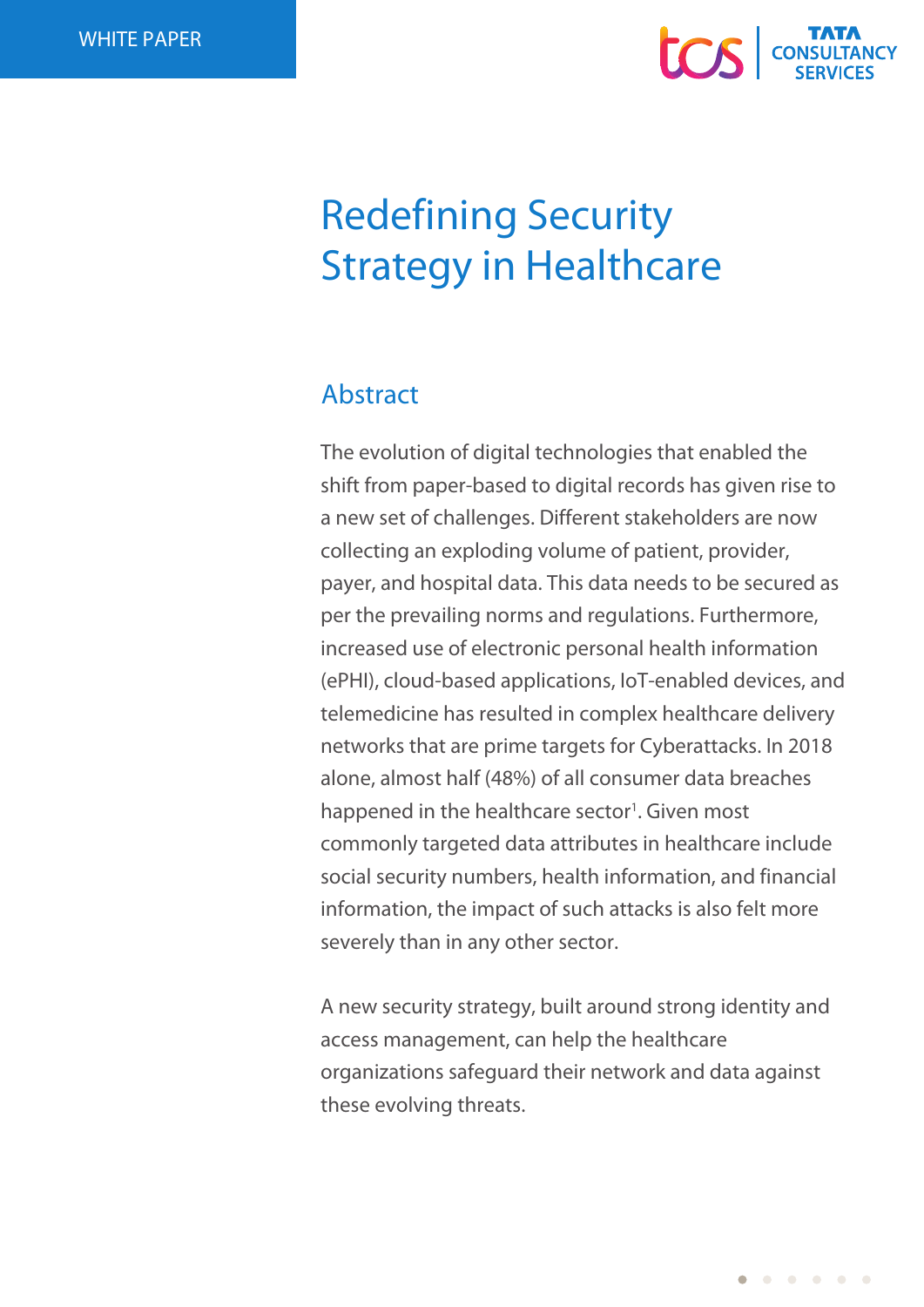

## Reimagining the Security Perimeter

With an exponential increase in the number of connected devices, workforce decentralization, and cloud-enabled applications and systems, previously well-defined security perimeters have blurred. CIOs, CEOs, and CISOs must now secure the whole enterprise while enabling users to access sensitive data from anywhere, using multiple channels and devices. However, granting access comes with a unique set of challenges in healthcare.

The clinical staff generally comprises different types of users with varying access requirements depending on their environment, location, institution, and role. Business, IT, and other administrative users – as well as affiliates, contractors, and vendors – all require access to different applications and information. However, healthcare is one of the only industries where internal actors are the biggest threat to an organization<sup>2</sup>. As such, when it comes to controlled access, all the human interaction points must be considered along with non-human access, such as devices. The complexity of clinical workflows in this highly regulated ecosystem presents yet another challenge. Surrounded by an evolving need to enable intuitive user experiences and workflow efficiency, these access requirements make the security infrastructure highly vulnerable.

In this flexible, interconnected, and cloud-based reality, identity and access management (IAM) holds the key to preventing cyberattacks.

## Healthcare Identity Automation Framework

IAM solutions can be implemented across different layers of a

healthcare organization. Any organization that needs to implement an IAM framework can start with Identity Lifecycle and then can scale up to governance and audit compliance. **Audit Complianc** Reporting Entitlement Management Federation, MFA, SSO Policy & Role Management Account Management **Governance Authentication Access Management Identity Lifecycle** Privacy Protection Fraud prevention Patient Facing Systems Administrative Systems Clinical Systems Tap in, Tap out, Tap over Fingerprint, Facial, Retina SAML, Oauth, OIDC Temporary Shift changes Transient workforce Patients, Nurse, Specialist Intern, Hires, Retirees Volunteers, Transfers Temp

**Fig 1:** Identity Automation Framework for Healthcare Organizations

*[1] https://www.forgerock.com/resources/view/92170441/indutry-brief/us-consumer-data-breach-report.pdf [2] https://www.verizon.com/about/news/new-report-puts-healthcare-cybersecurity-back-under-microscope*

 $\bullet$ 

**COLOR** 

Comprehensive IAM solutions that go well-beyond single sign-on (SSO) can support not only all types of users and devices but also provide secure access to essential applications and data.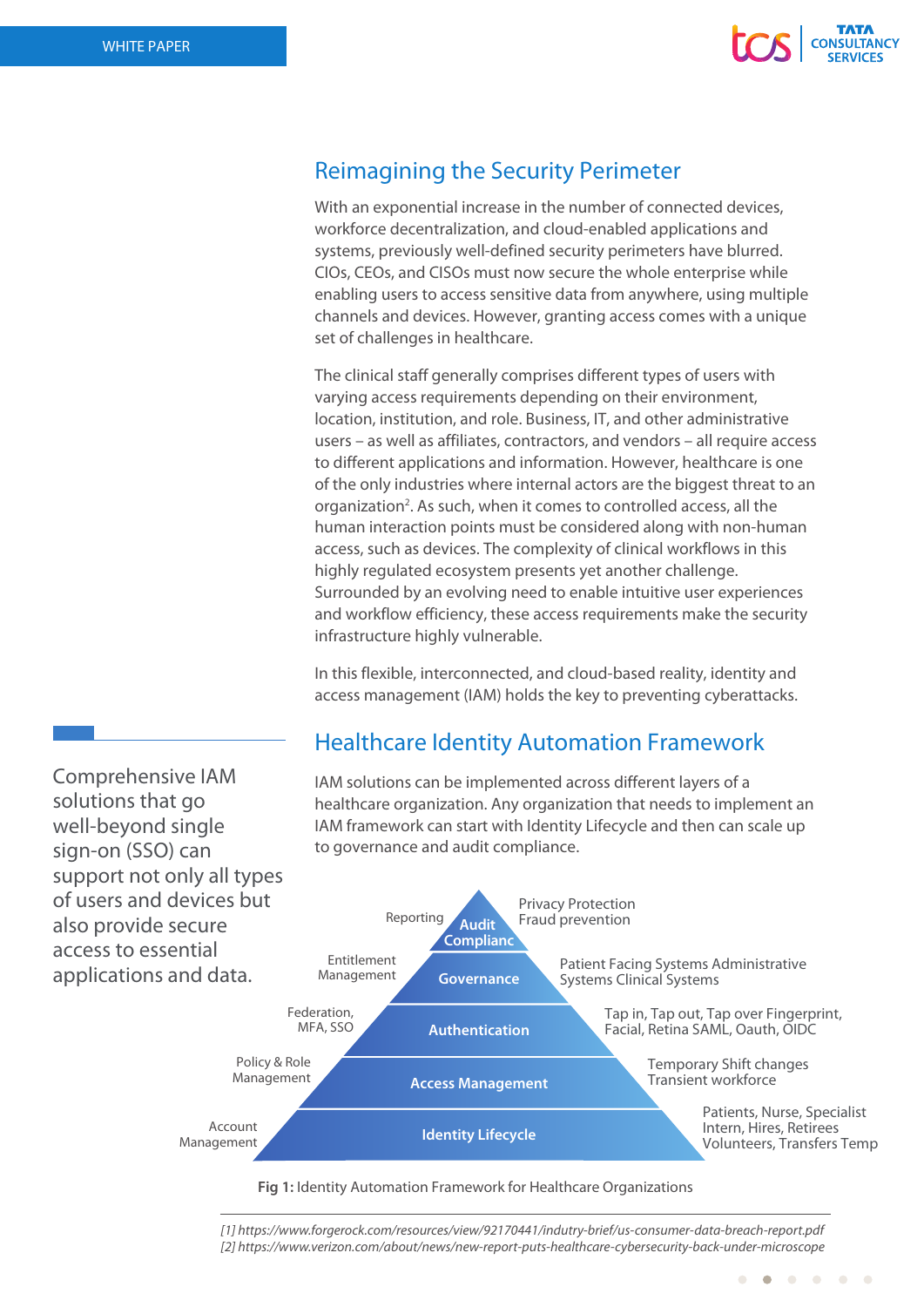

#### **Identity Lifecycle**

Implementing IAM across this layer can help detect prolonged periods of inactivity for users like employees, visiting physicians, nurses, visitors, and patients, thereby simplifying risk assessment. Moreover, the changing ecosystem of identities such as students becoming residents, residents becoming full-time employees, departmental changes, and promotions can also be tracked. This helps ensure right individuals have access only to the data that is relevant to them.

#### **Access Management**

The way an organization applies identities to the data and resources within its environment is governed by its access management strategy. Role-based access management (RBAC) is one of the most used access management models for assigning users to groups and then applying different access to the identities in their roles. Organizations can also implement attribute-based access management (ABAC), which is based on establishing a set of attributes for various elements of the system. It establishes a central policy that defines what combinations of user and object attributes are required to perform any action. Cloud technology, SaaS, EMRs, and other applications secured with a combined model of role- and attribute-based access implementation can limit the east-west traffic for the bad identities once they get access and minimize the risks of access gained by the bad actors.

## **Authentication**

It is a strategy used for authenticating various users across the organization and helps identity automation with federated login, multi-factor authentication, and tap-in and tap-out capabilities for simplifying access to data in clinical workflows and SaaS platforms. Smart implementation of this framework can provide access to the back-office systems along with additional factors of identity validation like time of the day and location of the request, which, in turn, can be combined to form a holistic set for eliminating cross-chatter and bad-actor activity.

#### **Governance**

A comprehensive governance strategy simplifies entitlement management and helps create a governance model across the organization. The above framework of IAM uses lifecycle management as the foundation. This simplifies the discovery of the identity lifecycle, which, in turn, provides certification of access to identities. Such a model would allow organizations to establish comprehensive governance. For instance, the Health Insurance Portability and Accountability Act (HIPAA) is generally applicable for an annual review. However, with this framework, monthly and quarterly reviews can be put in place.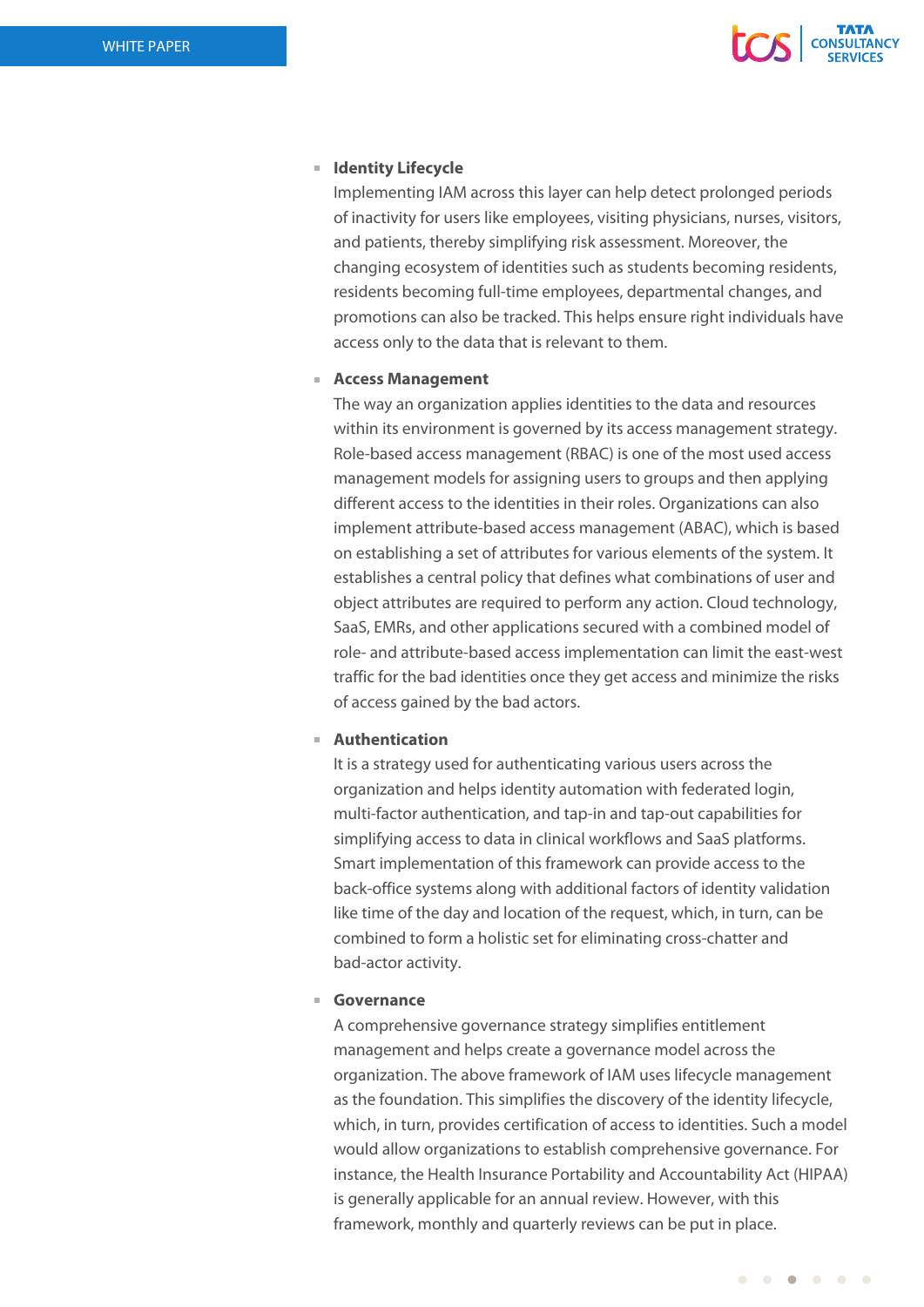

## **Audit and Compliance**

With the growing need for audit and compliance, streamlined reporting becomes critical. This layer defines the reporting strategy for the data accumulated by the IAM solution. The pyramid framework includes a reporting authentication layer with a deep-dive on how those authentication methods are being leveraged and how the reporting mandates are controlled.

## Healthcare IAM Maturity Model

To get started with IAM implementation, organizations need to understand the broader IAM maturity model and then evaluate their current landscape and processes.



Complete Compliance

**Fig 2:** IAM Maturity Model

The basic model provides end-users with a basic user authentication mechanism with additional functions of tap-in and tap-out. Apart from this, it also offers lifecycle and basic access management that provides the baseline for an organization to protect its resources.

The second level of the advanced IAM maturity model augments the basic level by completely removing passwords throughout the organization and enabling multifactor authentication (MFA) or push technology. The implementation also enables role-based authorization access (RBAC) and attribute-based authorization access (ABAC).

Adaptive IAM adapts to the stringent authentication processes based on the likelihood that access to a given system could potentially result in compromising the security. It uses a scoring system where a risk score is developed for each log-in attempt, and then the score is weighed against the allowed risk threshold for a given system. Adaptive authentication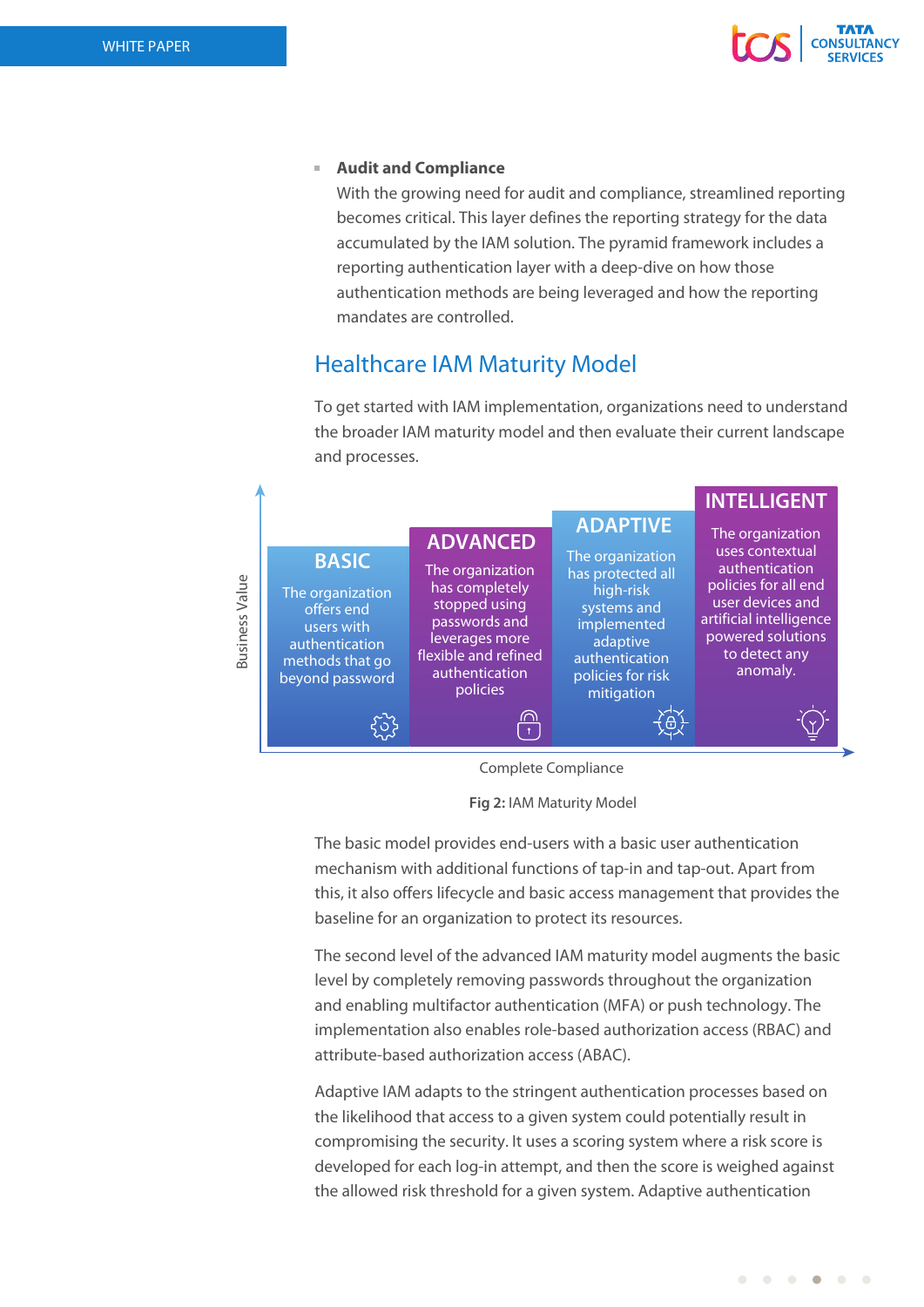

includes a software token element comprising several factors, including network information, user information, positive device identification (i.e., device forensics, user pattern analysis, and user binding), user profiling, and high-risk challenge/response questions.

MFA, if not implemented properly, can negatively impact the user experience. The intelligent IAM maturity model leverages AI to provide scenario-based MFA, which, in turn, improves user experience. It also offers other capabilities like certification compliance and segregation of duties.

# Conclusion

The rising number of incidents related with healthcare data breach, and the associated costs, have put an increased focus on the need for advanced security implementation. As the use of hybrid cloud infrastructure, Internet Of Medical Things (IoMT), mobile-first experiences, and other emerging digital innovations increase, healthcare organizations will need to look beyond the traditional security means and opt for a comprehensive IAM implementation. The security framework discussed in this white paper can act as a starting point on their journey towards an evolved, resilient, and future-proof security landscape.